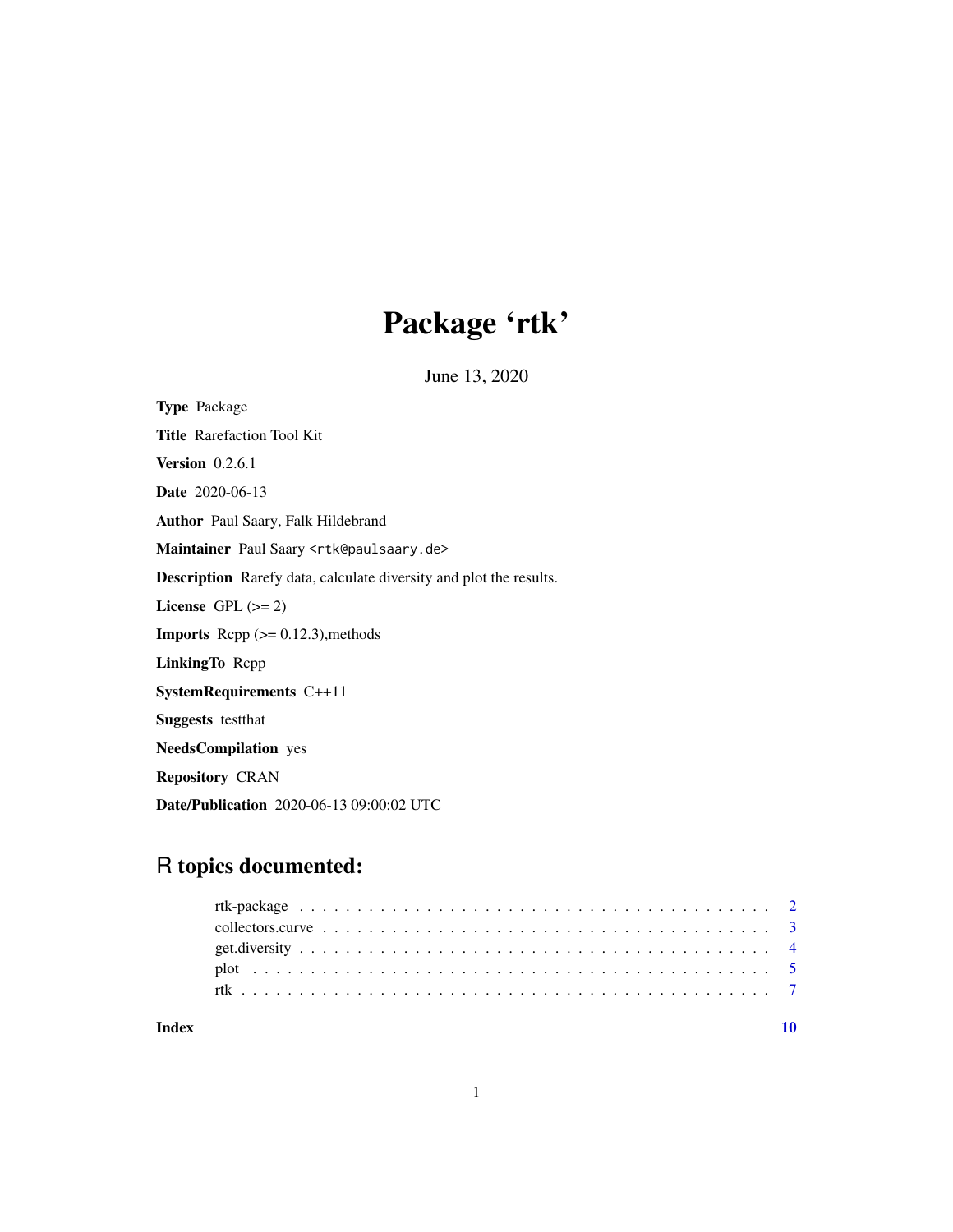<span id="page-1-0"></span>

#### Description

Rarefy data, calculate diversity and plot the results.

#### Details

The DESCRIPTION file:

| Package:            | rtk                                                    |
|---------------------|--------------------------------------------------------|
| Type:               | Package                                                |
| Title:              | <b>Rarefaction Tool Kit</b>                            |
| Version:            | 0.2.6.1                                                |
| Date:               | 2020-06-13                                             |
| Author:             | Paul Saary, Falk Hildebrand                            |
| Maintainer:         | Paul Saary <rtk@paulsaary.de></rtk@paulsaary.de>       |
| Description:        | Rarefy data, calculate diversity and plot the results. |
| License:            | $GPL (=2)$                                             |
| Imports:            | $\text{Rcpp}$ ( $\geq 0.12.3$ ), methods               |
| LinkingTo:          | Repp                                                   |
| SystemRequirements: | $C_{++}11$                                             |
| Suggests:           | testthat                                               |

Index of help topics:

| collectors.curve | collectors.curve         |
|------------------|--------------------------|
| get.diversitv    | get.diversity            |
| plot             | Plot rarfeaction results |
| rtk              | Rarefy tables            |
| rtk-package      | Rarefaction Tool Kit     |

This package might be used to rarefy data and compute diversity measures. Rarefied tables can be returned to R and be further processed.

#### Author(s)

Paul Saary, Falk Hildebrand

Maintainer: Paul Saary <rtk@paulsaary.de>

#### References

Saary, Paul, et al. "RTK: efficient rarefaction analysis of large datasets." Bioinformatics (2017): btx206.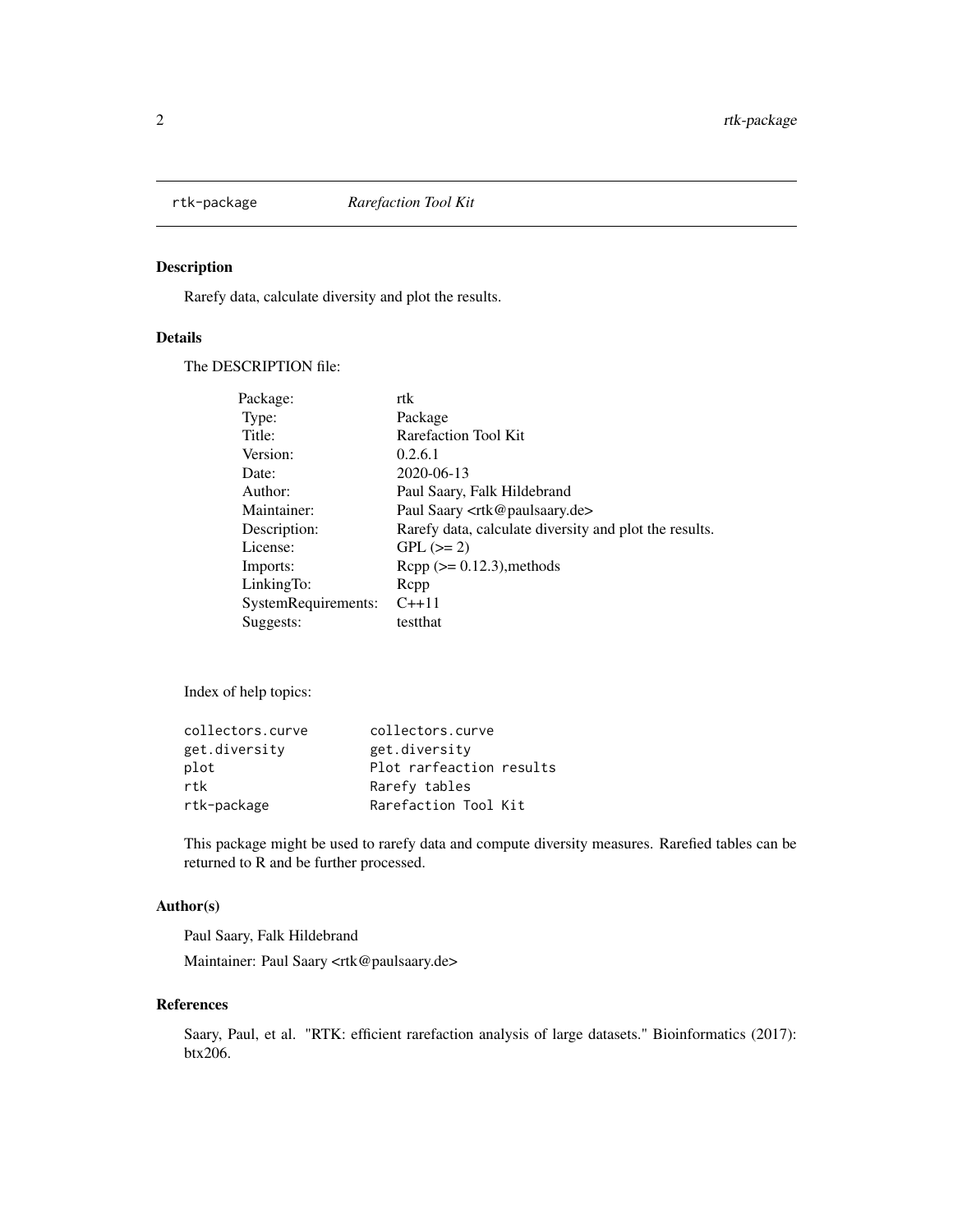#### <span id="page-2-0"></span>collectors.curve 3

#### See Also

[rtk](#page-6-1), [plot.rtk](#page-4-1), [collectors.curve](#page-2-1)

<span id="page-2-1"></span>collectors.curve *collectors.curve*

#### Description

Collectorscurves visualize the richness gained by picking more samples.

#### Usage

collectors.curve(x,  $y = NULL$ , col = 1, times = 10, bin = 3, add = FALSE, ylim = NULL, xlim = NULL, doPlot = TRUE, rareD = NULL,  $cls = NULL$ ,  $pch = 20$ ,  $col2 = NULL$ ,  $accumOrder = NULL$ , ...)

#### Arguments

| $\mathsf{x}$     | Input a rarefaction object with one matrix and one depth or dataframe/matrix or<br>the output of collectors.curve itself                             |
|------------------|------------------------------------------------------------------------------------------------------------------------------------------------------|
| У                | secondary input matrix for comparative plots                                                                                                         |
| col              | fill color of the boxplots (set to $c(0)$ for no color)                                                                                              |
| times            | Number of times the sampling of samples should be performed                                                                                          |
| bin              | Number of samples to be added each step. Usefull to adjust for a quick glance.                                                                       |
| add              | add the plot to an existing plot?                                                                                                                    |
| ylim             | Limits for Y-scale                                                                                                                                   |
| xlim             | Limits for X-scale                                                                                                                                   |
| doPlot           | should this function plot the collectors curve, or just return an object that can be<br>plotted later with this function?                            |
| rareD            | Depth to which rarefy the dataset using rtk                                                                                                          |
| cls              | vector describing the class of each input sample                                                                                                     |
| pch              | Plotting symbols                                                                                                                                     |
| col <sub>2</sub> | Color for the border of the boxplot, defaults to col                                                                                                 |
| accumOrder       | accumulate successively within each class, given by cls in the order given in this<br>vector. All classes in cls must be represented in this vector. |
| $\cdots$         | Options passed to plot or boxplot                                                                                                                    |
|                  |                                                                                                                                                      |

#### Details

The function collectors.curve can visualize the richness a dataset has, if sampels are picked at random. It can handle rareafaction results as well as normal dataframes.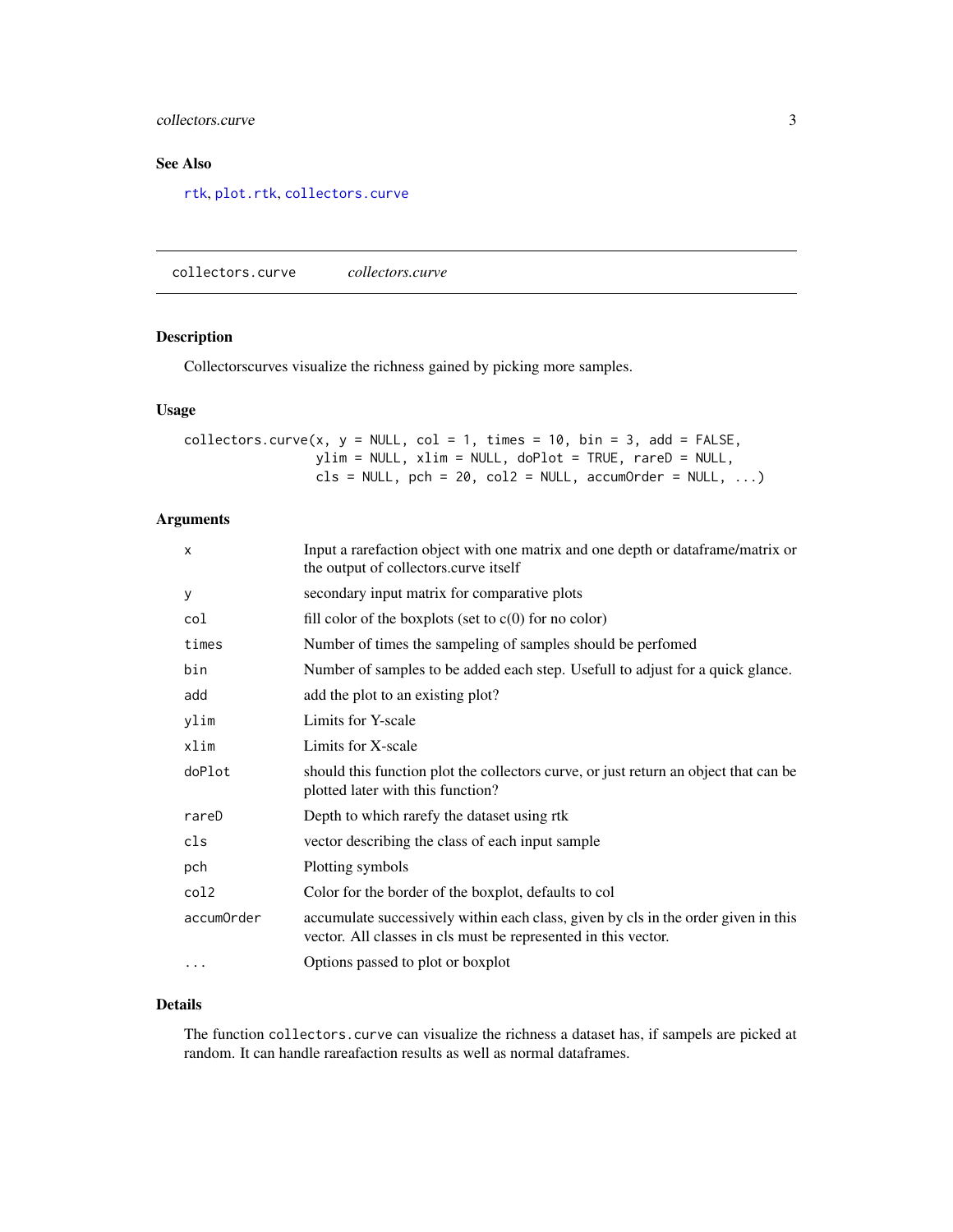#### <span id="page-3-0"></span>Author(s)

Falk Hildebrand, Paul Saary

#### References

Saary, Paul, et al. "RTK: efficient rarefaction analysis of large datasets." Bioinformatics (2017): btx206.

#### See Also

Use [plot.rtk](#page-4-1) for how to plot your results.

#### Examples

```
require("rtk")
# Collectors Curve dataset should be broad and contain many samples (columns)
data <- matrix(sample(x = c(rep(0, 15000),rep(1:10, 100)),
                    size = 10000, replace = TRUE), ncol = 80data.r \leq rtk(data, ReturnMatrix = 1, depth = min(colSums(data)))
# collectors curve on dataframe/matrix
collectors.curve(data, xlab = "No. of samples", ylab = "richness")
# same with rarefaction results (one matrix recommended)
collectors.curve(data.r, xlab = "No. of samples (rarefied data)", ylab = "richness")
# if you want to have an accumulated order, t compare various studies to one another:
cls <- rep_len(c("a","b","c","d"), ncol(data)) # study origin of each sample
\text{accumOrder} \leq c("b", "a", "d", "c") # define the order, for the plot
colors \leftarrow c(1,2,3,4)names(colors) <- accumOrder # names used for legend
collectors.curve(data, xlab = "No. of samples",
                 ylab = "richness", col = colors, bin = 1,cls = cls,
                 accumOrder = accumOrder)
```
get.diversity *get.diversity*

#### **Description**

Collectorscurves visualize the richness gained by picking more samples.

#### Usage

```
get.diversity(obj, div = "richness", multi = FALSE)
get.mean.diversity(obj, div = "richness")
get.median.diversity(obj, div = "richness")
```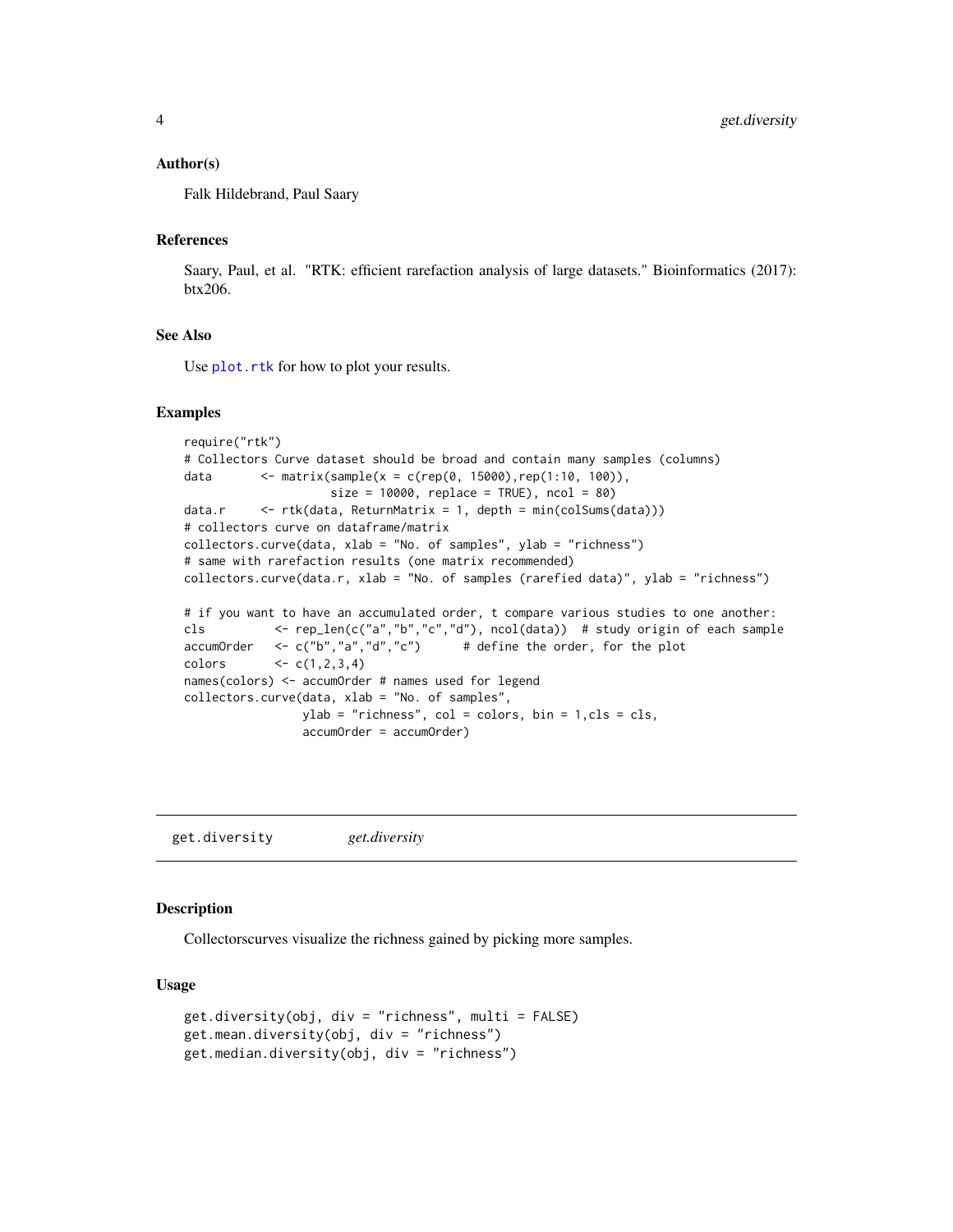#### <span id="page-4-0"></span>plot 5

#### Arguments

| obi   | Object of type rtk                                                                                                  |
|-------|---------------------------------------------------------------------------------------------------------------------|
| div   | diversity measure as string e.g "richness"                                                                          |
| multi | Argument set to true if called recursivly and class should not be checked. Should<br>not be set in normal use case. |

#### Details

This set of functions allows fast and easy access to calculated diversity measures by rtk. It returns a matrix, when rarefaction was only performed to one depth and a list of matrices or vectors if rarefaction was done for multiple depths.

#### Author(s)

Falk Hildebrand, Paul Saary

#### References

Saary, Paul, et al. "RTK: efficient rarefaction analysis of large datasets." Bioinformatics (2017): btx206.

#### See Also

Use [rt](#page-0-0) before calling this function.

#### Examples

```
require("rtk")
# Collectors Curve dataset should be broad and contain many samples (columns)
data <- matrix(sample(x = c(rep(0, 15000), rep(1:10, 100)),
                         size = 10000, replace = TRUE), ncol = 80data.r <- rtk(data, depth = min(colSums(data)))
get.diversity(data.r)
get.median.diversity(data.r)
get.mean.diversity(data.r)
```
plot *Plot rarfeaction results*

#### <span id="page-4-1"></span>Description

Rarefy datasets in R or from a path.

#### Usage

```
## S3 method for class 'rtk'
plot(x, div = c("richness"), groups = NA, col = NULL, lty = 1,pch = NA, fit = "arrhenius", legend = TRUE, legend.pos = "topleft",
        log.dim = "", boxplot = FALSE, ...)
```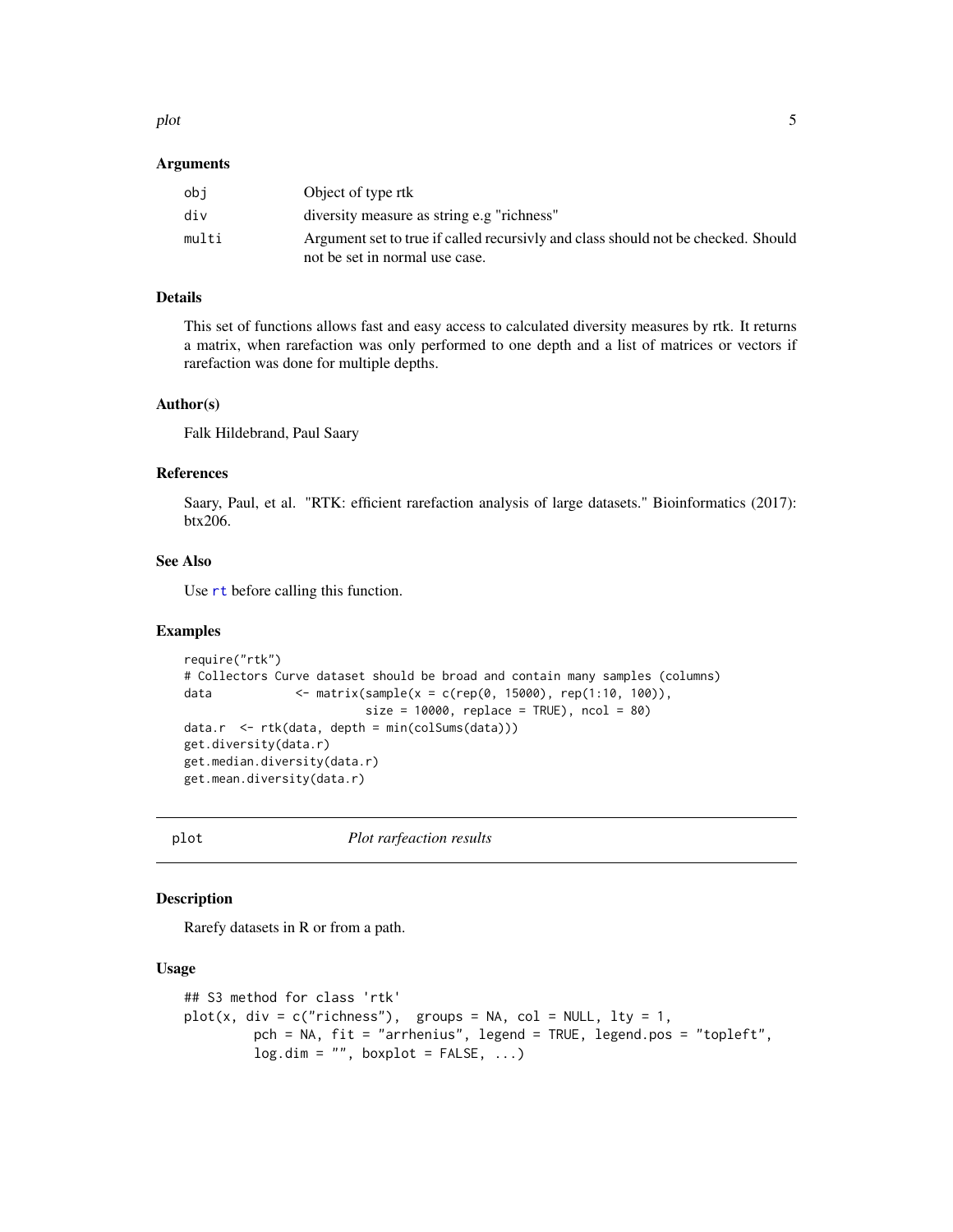<span id="page-5-0"></span>

| x          | a rare result object                                                                                                               |
|------------|------------------------------------------------------------------------------------------------------------------------------------|
| div        | Diversity measure to plot. Can be any of c('richness', 'shannon', 'simpson', 'invsimpson', 'chao1                                  |
| groups     | If grouping is desired a vector of factors corresponting to the input samples                                                      |
| col        | Colors used for plotting. Can be a vector of any length which will be recycled if<br>it is to small. By default a rainbow is used. |
| $1$ ty     | Linetypes used for plotting. Can be a vector of any length which will be recycled<br>if it is to small.                            |
| pch        | Symbols used for plotting. Can be a vector of any length which will be recycled<br>if it is to small.                              |
| fit        | Fit the rarefaction curve. Possible values: c("arrhenius", "michaelis-menten", "logis")                                            |
| legend     | Logical indicating if a legend should be created or not                                                                            |
| legend.pos | Position of the said legend                                                                                                        |
| log.dim    | Character vector indicating which scale log log transform for plotting rarefaction<br>curves.                                      |
| boxplot    | If a boxplot should be added to the lineplot of the rarefaction curve.                                                             |
| $\cdots$   | Other plotting input will be passed to plot or boxplot repectivly                                                                  |
|            |                                                                                                                                    |

#### Details

To create plots from the rarefaction results you can easily just call a plot on the resulting elements. This will either produce a rarefaction curve, if mor than one depth was rarefied to, or a boxplot for a single depth. Grouping of samples is possible by simply passing a vetor of the length of the samples to the option groups.

Rarefaction curves can be fittet to either the arrhenius-equation, the michaelis-menten [\(SSmicmen\)](#page-0-0) equation or the logis function [SSlogis.](#page-0-0) To disable fitting fit must be set to FALSE.

#### Author(s)

Falk Hildebrand, Paul Saary

#### References

Saary, Paul, et al. "RTK: efficient rarefaction analysis of large datasets." Bioinformatics (2017): btx206.

#### See Also

[rtk](#page-6-1), [collectors.curve](#page-2-1)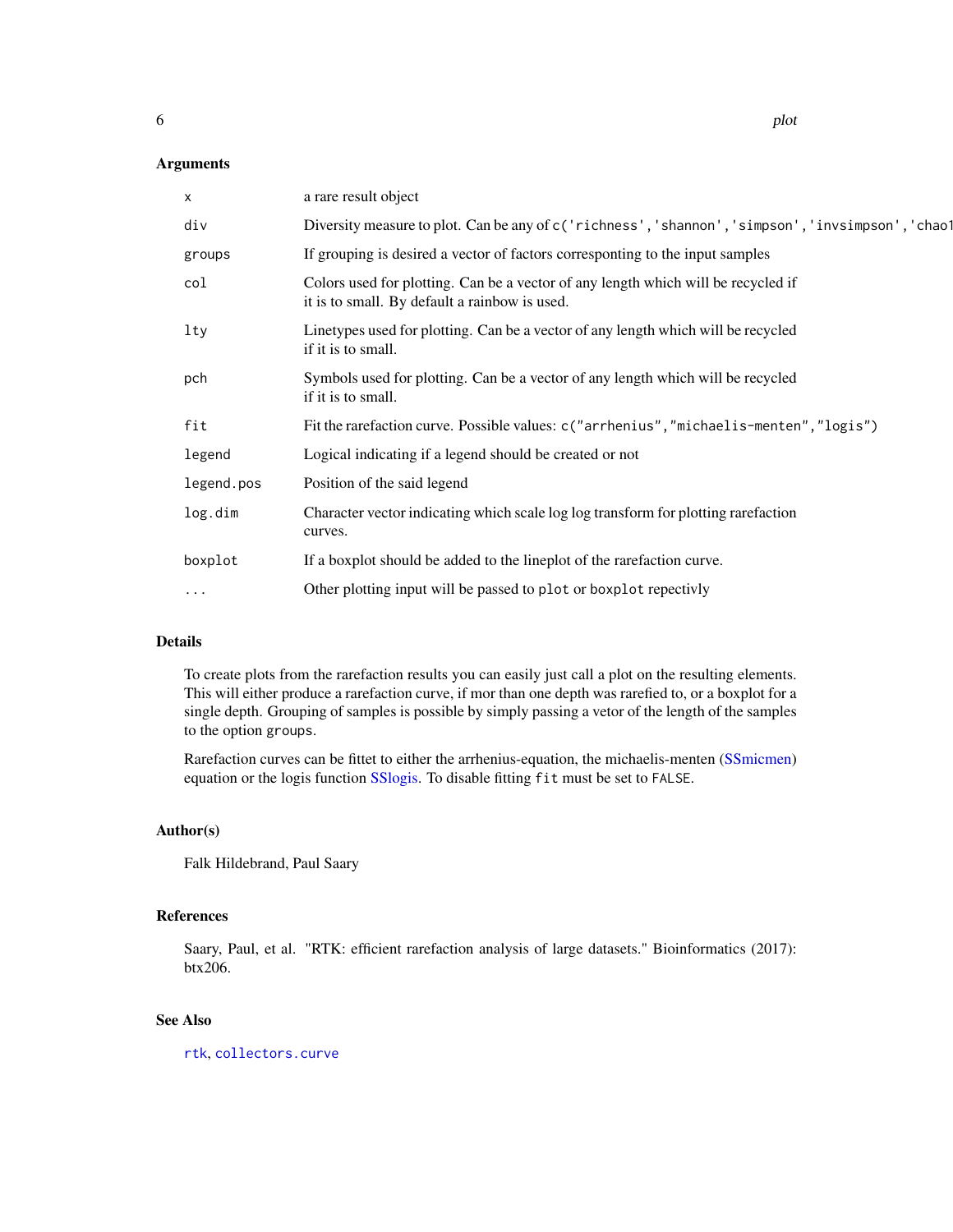#### Examples

```
require("rtk")
# generate semi sparse example data
data \leq matrix(sample(x = c(rep(0, 1500),rep(1:10, 500),1:1000),
                         size = 120, replace = TRUE), 40)
# find the column with the lowest aboundance
samplesize <- min(colSums(data))
# rarefy the dataset, so each column contains the same number of samples
d1 \leq -rtk(input = data, depth = samplesize)# rarefy to different depths between 1 and samplesize
d2 <- rtk(input = data, depth = round(seq(1, samplesize, length.out = 10)))
# just the richness of all three samples as boxplot
plot(d1, div = "richness")
#rarefaction curve for each sample with fit
plot(d2, div = "eveness", fit = "arrhenius", pch = c(1,2,3))
# Rarefaction curve with boxplot, sampels pooled together (grouped)
plot(d2, div = "richness", fit = FALSE, boxplot = TRUE, col = 1, groups = rep(1, ncol(data)))
```
<span id="page-6-1"></span>rtk *Rarefy tables*

#### Description

Rarefy datasets in R or from a path.

#### Usage

```
rtk(input, repeats = 10, depth = 1000, ReturnMatrix = 0, margin = 2,
   verbose = FALSE, threads = 1, tmpdir = NULL, seed = 0)
```
#### Arguments

| input        | This can be either a numeric matrix or a path to a text file in tab-delimited<br>format on the locally available storage. The later option is for very big matrices,<br>to avoid unnecessary memory consumption in R.           |
|--------------|---------------------------------------------------------------------------------------------------------------------------------------------------------------------------------------------------------------------------------|
| repeats      | Number of times to compute diversity measures. (default: 10)                                                                                                                                                                    |
| depth        | Number of elements per row/column to rarefy to. The so called rarefaction depth<br>or samplesize. Can also be a vector of ints. (default: 1000)                                                                                 |
| ReturnMatrix | Number of rarefied matrices which are returned to R. Set to zero to only measure<br>$diversity.$ (default: 1)                                                                                                                   |
| margin       | Indicates which margin in the matrix represents the Samples and Species. De-<br>fault is to rarefy assuming columns represent single samples (margin=2). If<br>margin=1, rows are assumed to be samples. (default: 2 (columns)) |
| verbose      | If extra output should be printed to std::out or not to see progress of rarefaction.<br>(default: TRUE)                                                                                                                         |

<span id="page-6-0"></span>rtk te beste beste beste beste beste beste beste beste beste beste beste beste beste beste beste beste beste b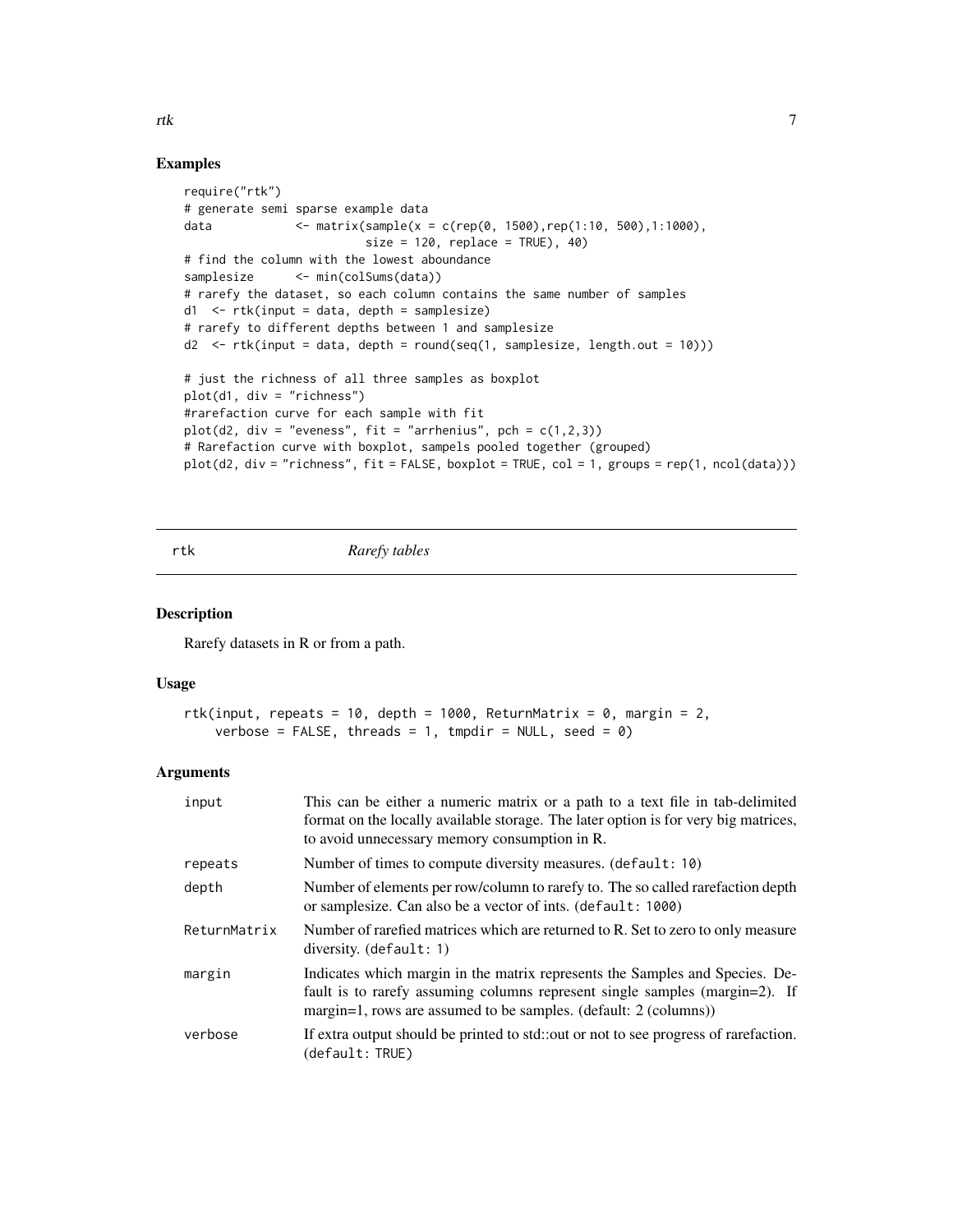<span id="page-7-0"></span>

| threads | Number of threads to use during rarefaction                       |
|---------|-------------------------------------------------------------------|
| tmpdir  | Location to store temporary files                                 |
| seed    | Set seed to integer $> 0$ to get reproducible results. default: 0 |

#### Details

Function rare takes a dataset and calcualtes the diversity measures, namely the shannon diversity, richness, simpson index, the inverse simpson index, chao1 and evenness.

If wished for the function can also return one or multiple rarefied matrices rarefied to one or multiple depths. Those can then also be used to create collectorcurves (see [collectors.curve](#page-2-1)).

#### Value

The function rare returns an object of class 'rarefaction', containing the objects divvs, raremat, skipped, div.median and depths. If more than one depth was computed the elements 1-4 are inside a list themself and can be acessed by the index of the desired depth.

The object divvs contains a list of diversity measures for each sample provieded.

raremat is one or multiple rarefied matrices. Samples with not enough counts are removed, thus not all raremat-matrices for different depths might be of the same size. If and which sampels where excluded is denoted in the element skipped using the names of the respective samples.

depths just contains the input variable and might be usefull for further analysis of the results.

It is possible to plot the results of the rarefaction, depending on the parameters passed to rare. See [plot.rtk](#page-4-1) for examples.

#### Author(s)

Paul Saary, Falk Hildebrand

#### References

Saary, Paul, et al. "RTK: efficient rarefaction analysis of large datasets." Bioinformatics (2017): btx206.

#### See Also

[plot.rtk](#page-4-1), [collectors.curve](#page-2-1)

#### Examples

```
require("rtk")
# generate semi sparse example data
data \leq matrix(sample(x = c(rep(0, 1500),rep(1:10, 500),1:1000),
                         size = 120, replace = TRUE), 10)
# find the column with the lowest aboundance
samplesize <- min(colSums(data))
# rarefy the dataset, so each column contains the same number of samples
data.rarefied \leq rtk(input = data, depth = samplesize, ReturnMatrix = 1)
```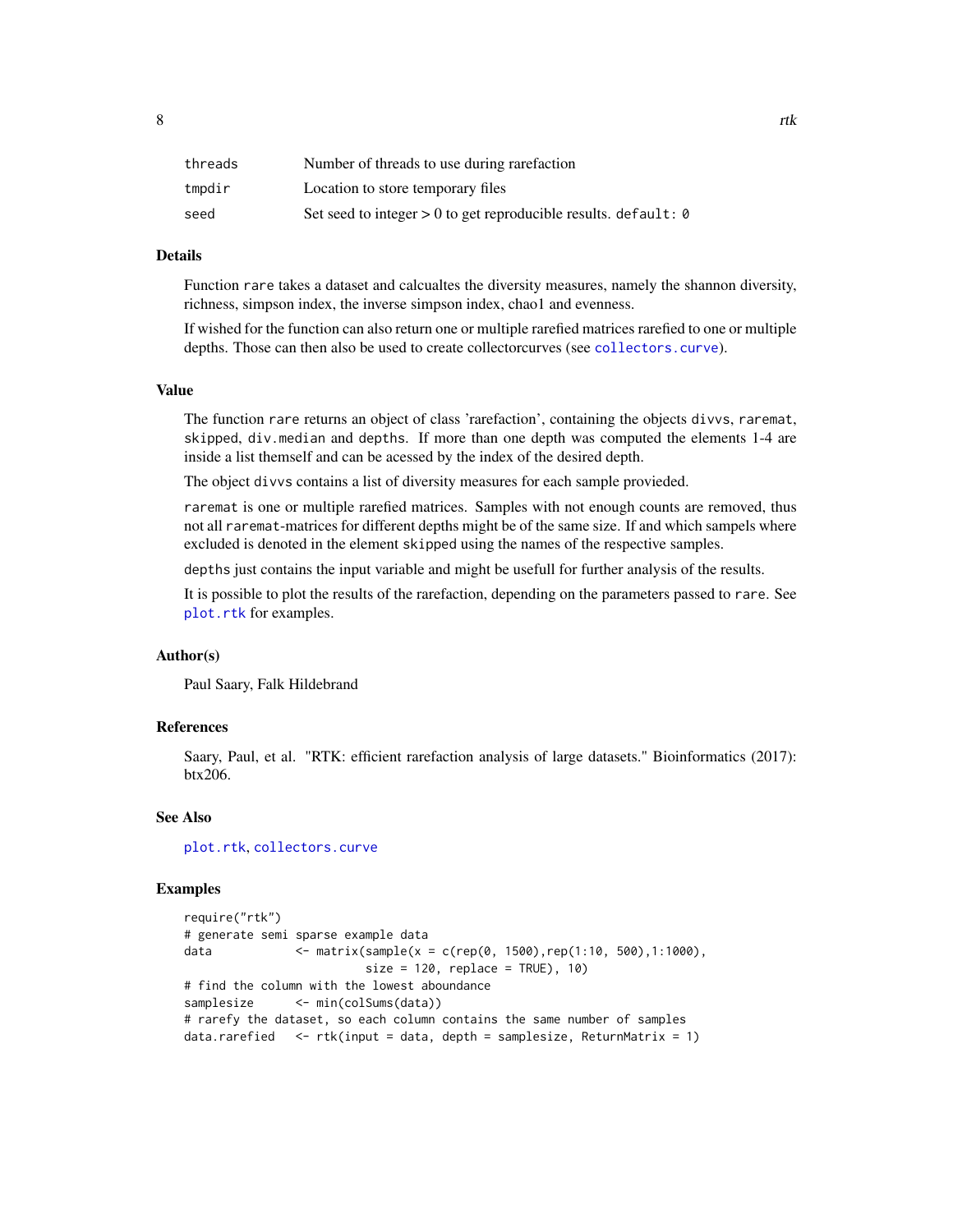richness <- get.diversity(data.rarefied, div = "richness") eveness <- get.diversity(data.rarefied, div = "eveness")